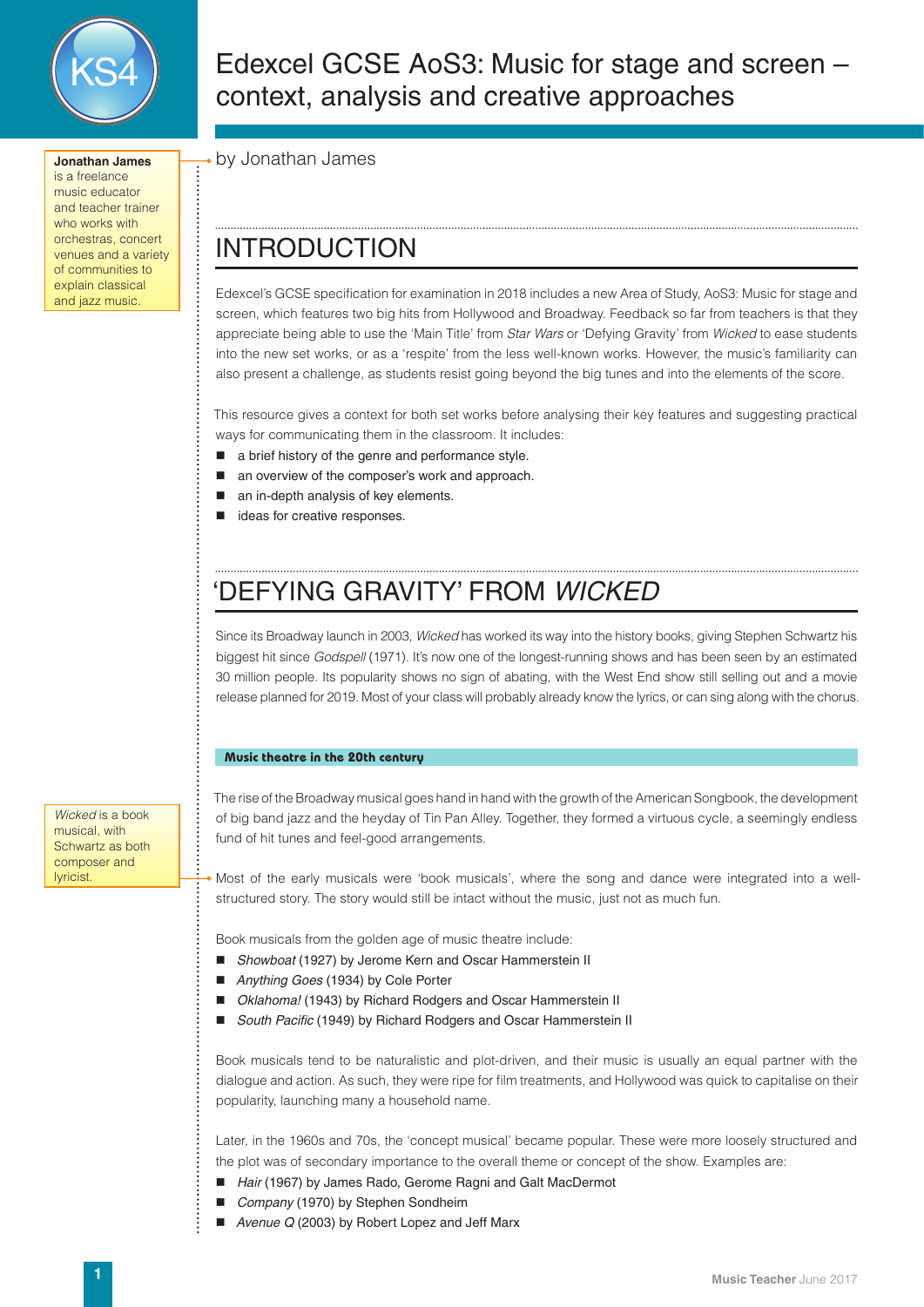#### **STUDY QUESTION**

What are the main concepts being explored in the above three examples? And why, by contrast, is *Wicked* classified as a book musical?

A sub-genre of the concept musical is the 'jukebox musical', where the show is built around a band's best hits. These have always had a special attraction because of their sing-along factor and the joint promotion possibilities.

Examples of jukebox musicals include:

- *Mamma Mia!* (1999), with Abba's best hits.
- We Will Rock You (2002) with Queen's hits.
- *Our House* (2002) with Madness's greatest hits.

The jukebox examples obviously reflect the music of the band they are celebrating, but are also a sign of how musical theatre as a genre has always picked up on current popular musical trends. Hence the rock-inspired works in the late 1960s and 1970s (eg *Jesus Christ Superstar* and *Grease*) or the synth-based pop of *Starlight Express* (1984), for example.

The 1980s and 1990s saw the rise of the 'mega-musical', where production budgets soared. In *Miss Saigon*  (1989), producer Cameron Macintosh famously insisted on using a real helicopter on stage. When it was revived in the West End in 2014, the opening night took £4 million alone in tickets. Musicals still are the biggest cash cows in the business, even though their production costs can also be exorbitant.

#### **The music theatre style**

With early musicals, there was a lightness and breeziness about the tone, a desire to entertain and leave audiences skipping out the theatres. Escapist shows were a lifeline for American audiences still reeling from the Great Depression.

The genre has now become more complex and the tone more wide-ranging. *Rent* (1993) deals with the AIDS epidemic, and *The Last Five Years* (2001) follows the break-down of a relationship. Today's musicals draw on multiple influences and dramaturgical approaches. It's an exciting, versatile genre that is, for many, revisiting the heights reached in the 1940s.

Some musicals have deliberately crossed over the boundary into classical opera. Bernstein's *West Side Story*  (1957) from last year's specification is a celebrated example, and his collaborator Stephen Sondheim also absorbed classical influences, for example in *A Little Night Music* (1973) or *Sunday in the Park with George* (1984). Before them, George Gershwin had led the way, particularly with his *Porgy and Bess* (1935). In all these examples the pit band swells to a larger orchestra and the musical language is a fusion of classical, jazz and popular idioms.

So what's the main difference between musicals and opera? Aside from the emphasis on shorter numbers with a pop-song memorability, it's mainly to do with the vocal style.

Musical theatre librettos are often more detailed and take on more of an important role in telling the story than they would in opera. This means the voice has to be clearer and that diction is paramount. In addition, the musical theatre vocal style tends to call for:

- **belt**: a brassy, full-voiced tone often reserved for the peak of the song.
- **twang**: a head-voice tilt on the sound, giving it an edge that can help the flip from speech to song.
- **straight-tone singing**: avoiding vibrato, for clarity or naturalism.

Audiences were recently requested to stop singing along to *Motown:*  **The Musical (2016)** until specifically directed.

Songs, choruses and dances are all called 'numbers' in musical theatre.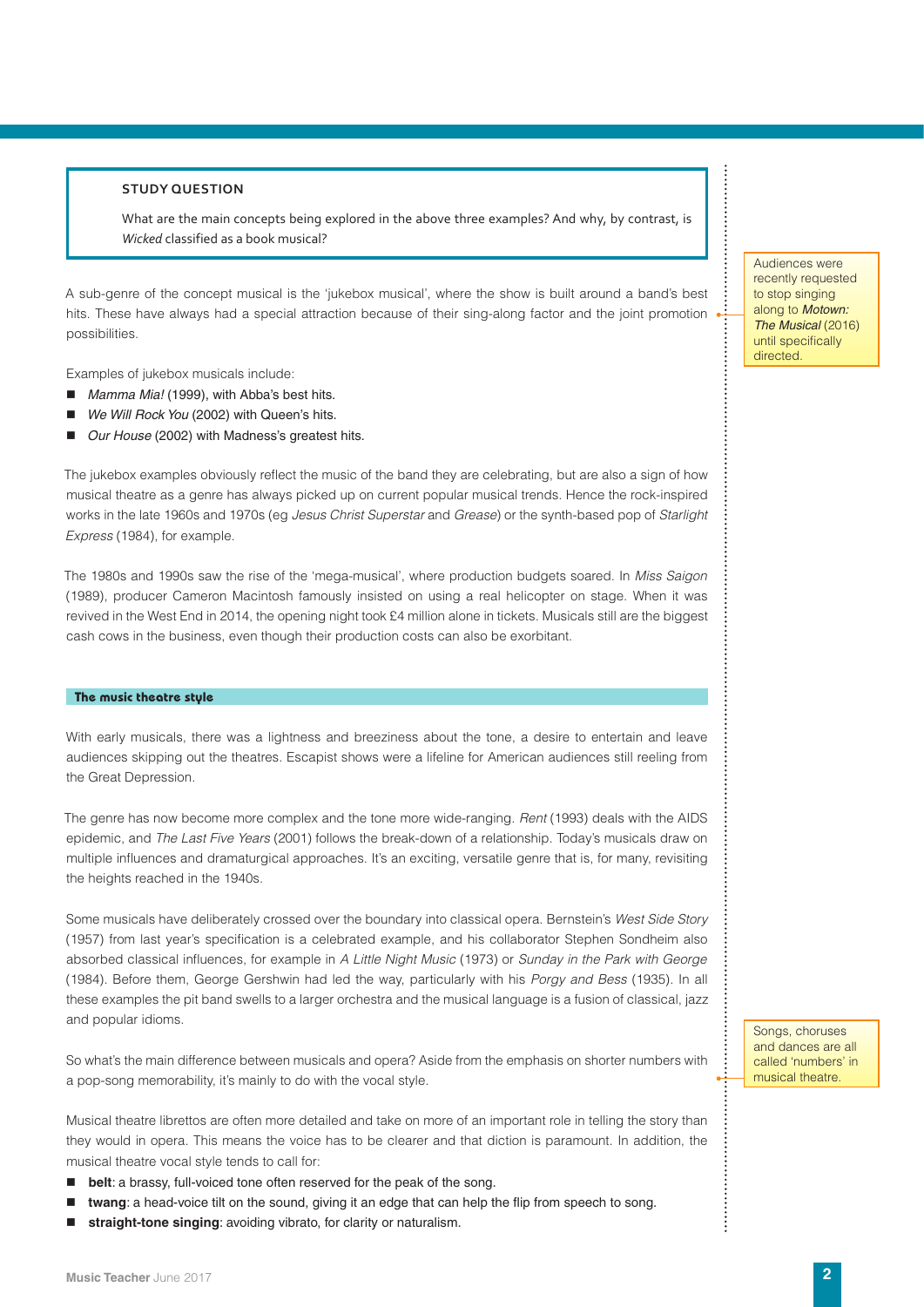- **bloom**: where the singer warms up a note with vibrato, particularly a long held note right at the end of a number.
- **forward projection**: placing the sound forward, 'in the mask'.
- **speech effects**.
- $\blacksquare$  breathy tone: floating the note on the breath without centering it.

Operatic voices tend to place their sound further back in the body, covering it with more vibrato and darker vowels.

Stephen Sondheim said: 'I really think that when something plays Broadway it's a musical, and when it plays in an opera house it's opera. That's it. It's the terrain, the countryside, the expectations of the audience that make it one thing or another.'

There are four main vocal styles in musical theatre today:

- **Legit:** the classical, crooning style of the 1940s.
- **Traditional:** using the big, belt voice.
- **Contemporary:** the lighter, more speech-based sound.
- **Rock/pop**: incorporating the growls, vocal fry, screams, glottal stops, etc of those styles.

#### **Music theatre instrumentation**

Many of the reed instrumentalists double on other instruments.

Musical theatre stars need to be a 'triple threat': they have to be able to sing, act and dance.

> As the underlying styles and influences for musicals have changed with the times, so has the instrumentation of the theatre band. Gone now are the large-scale, almost orchestral scores of the 1940s, and in their place is generally a versatile small band of multi-instrumentalists, with synthesized samples to broaden the palette and cope with more popular idioms. Two violins and keyboard sound samples now typically take the place of a string section.

A recent, high-profile case that demonstrates the demise of the pit band was *War Horse*, with music by Adrian Sutton. The show's live musicians were replaced by pre-recorded audio tracks in 2014 as it toured, sparking a well-publicised backlash.

The large-scale production of *Wicked* demands a relatively sizeable band of 23 musicians:

- string section
- four 'reeds' (clarinets, saxophones)
- six brass (trumpets, horns, trombones)
- two electric/electro-acoustic guitars and harp
- drumkit
- various extra percussion
- $\blacksquare$  three keyboards

As in the film industry, the composer's short score is usually arranged for a larger band by an orchestrator. Bill Brohn, whose arranging credits include *Miss Saigon*, realised Schwartz's score for the above band.

#### **Stephen Schwartz and the journey to Wicked**

In Schwartz's first hit, *Godspell*, the melodies are simple and the style conversational and direct, with elements of folk rock and vaudeville. The show is very much of its time, reflecting the hippie culture of the 1970s. As such, it doesn't tend to land well with young listeners today, who are put off by the dated production and evangelistic story-line – but it still shows off Schwartz's ability to write a catchy tune.

Since then, Schwartz's main successes have been as a lyricist on high-grossing Disney animated films, including *Pocahontas* (1995), *The Hunchback of Notre Dame* (1996) and as both lyricist and composer for *Enchanted* (2007). You can definitely hear the 'Disney sound' – bold gestures, glistening orchestral effects, crescendo power ballads – in the score for *Wicked*.

Brohn asks for an EBow on electric guitar, creating a bowed, singing sound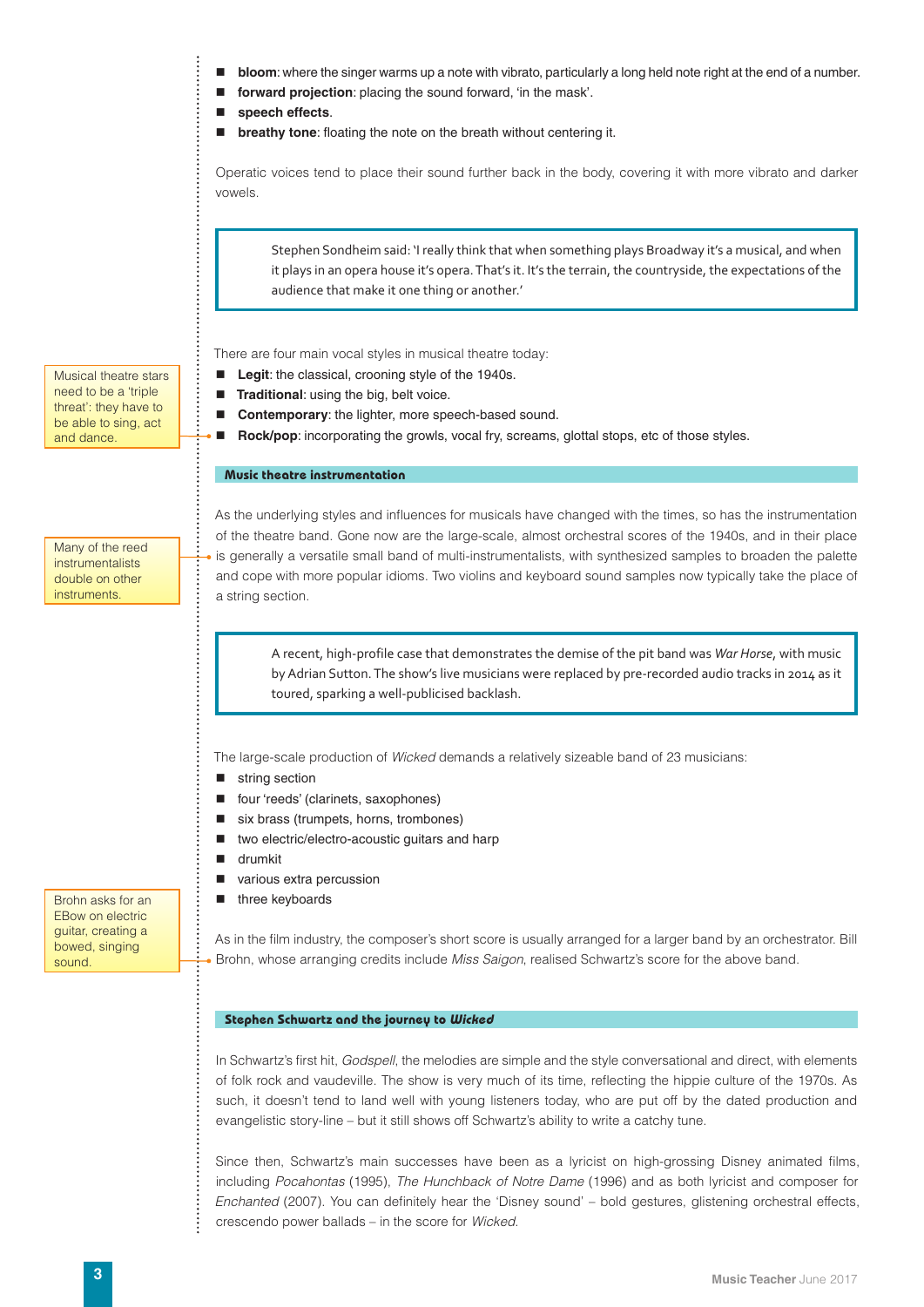#### **LEITMOTIFS AND LEADING LADIES**

*Wicked* outstripped all of Schwartz's former achievements, to his initial surprise. In approaching the score, he was inspired by book musicals such as *Gypsy* (1959, music by Jule Styne) that make strong use of leitmotifs. He quotes the 'I had a dream' theme from *Gypsy* as being a classic example of how a motif can bind a whole musical, and set about doing the same with his 'Unlimited' theme. This was written really early in the process and quotes the initial shape from 'Over the Rainbow' in *The Wizard of Oz.* 'Defying Gravity' makes use of this in its middle section, as well as the 'Wizard and I' motif.

When composing two of the show's biggest hit songs, 'The Wizard and I' and 'Defying Gravity', Schwartz had the particular voice of Idina Menzel, his first leading lady, in mind. Menzel is famous for her belt range, vocal stamina and versatility. Correspondingly, there are an unusual number of power ballads in the work, making it a dauntingly 'big sing' for any actor. Eden Espinosa, Menzel's successor, speaks of the challenge of pacing herself on a two-show day. 'Defying Gravity' takes the singer from speaking level to high sustained belts, requiring an impressive dynamic range.

[This](https://www.youtube.com/watch?v=7ls478MwuGc&t=481s) is a good interview with the composer, who demonstrates process for composing 'The Wizard and I'.

Leitmotifs change and morph to reflect the inner world of their assigned characters. One example is when the 'Unlimited' theme is given a glowing treatment as Elphaba heals Nessarose and helps her walk in Act II.

#### **Analysing and responding to 'Defying Gravity'**

'Defying Gravity' comes at a pivotal moment at the end of Act I of *Wicked*, where Elphaba decides to defy the Wizard of Oz and use her magical powers to other ends. It's a classic example of the 'self-determination song', which signals that essential shift in the plot when a principal character affirms their identity and pursues their own course, no matter what the consequences are. It's designed to leave audiences gasping for more as the curtain drops on the first act.

The song is well crafted as one long crescendo, culminating in the very final bars as Elphaba dramatically takes to the sky. It starts with Glinda and Elphaba arguing and ends with them wishing each other well as they go their separate ways. The opening words 'I hope you're happy' change from sarcastic taunt to genuine goodwill when repeated later.

To emphasise how this overall arch works, you could ask students to compare each verse in turn, and then each chorus, isolating questions of:

- orchestration and instrumental effects
- tempo
- vocal register
- **harmony**

 $\vdots$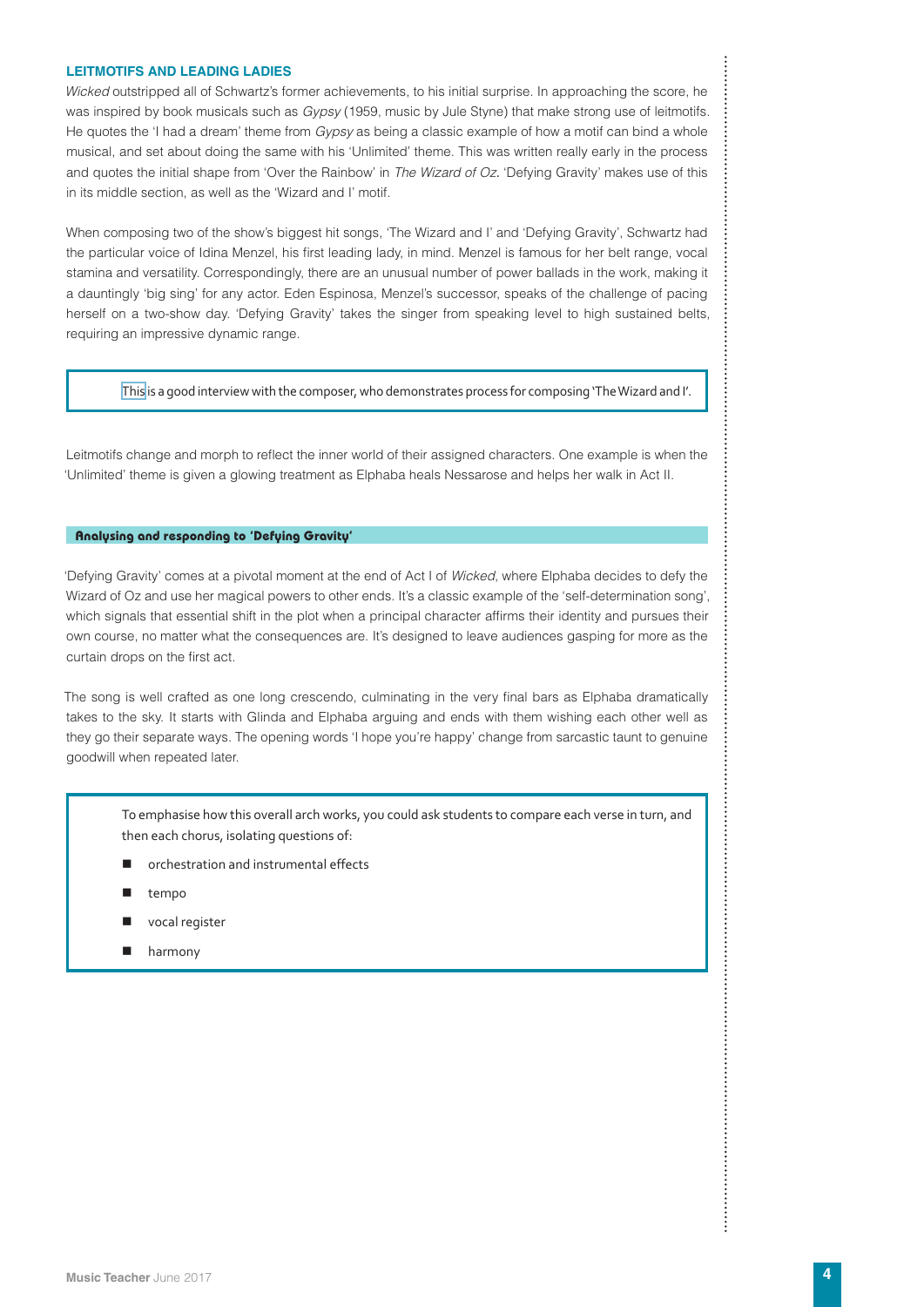## **Commentary and creative response**

**.................** 

Below are some thoughts not just on the features of the score, but also ways of activating the knowledge around them in a creative response.

| <b>Bars</b> | <b>Features</b>                                                                                                                                                                                                                                                                                                                                                                                                                                                                                                                                                                                                                                                                                                           | <b>Response</b>                                                                                                                                                                                                                                 |  |
|-------------|---------------------------------------------------------------------------------------------------------------------------------------------------------------------------------------------------------------------------------------------------------------------------------------------------------------------------------------------------------------------------------------------------------------------------------------------------------------------------------------------------------------------------------------------------------------------------------------------------------------------------------------------------------------------------------------------------------------------------|-------------------------------------------------------------------------------------------------------------------------------------------------------------------------------------------------------------------------------------------------|--|
| $1 - 7$     | 'Stabs' in the orchestra match the anger of the<br>characters.<br>Chromatic shifts in both harmony and melody<br>$\bullet$<br>show the unsettled mood.<br>Recitative style, with accompaniment marked to be<br>$\bullet$<br>'colla voce', with the voice.<br>The voices are either speaking or in low register.<br>$\bullet$                                                                                                                                                                                                                                                                                                                                                                                              | Can students create then set their<br>own mini-dialogue, using just stab<br>chords in the accompaniment? No<br>melody, just chromatic shifts beneath.                                                                                           |  |
| $8 - 19$    | The chords in the accompaniment move from stabs<br>$\bullet$<br>to being held as the song takes hold.<br>The guitar uses overdrive to give an angry edge to<br>$\bullet$<br>the sound.                                                                                                                                                                                                                                                                                                                                                                                                                                                                                                                                    | Demonstrate different guitar effects,<br>including overdrive.                                                                                                                                                                                   |  |
| $20 - 31$   | <b>Transition</b><br>The Andante brings in a sense of meter and pulse<br>after the free introduction, although there is still<br>some rubato.<br>• The key moves swiftly from B major to F, up a<br>flattened 5th or tritone.<br>• The synth riff pre-figures the shape of the<br>'Unlimited' leitmotif.<br>• The harmony includes some characteristic 'sus'<br>chords, eg bar 20 Esus2 or bar 22 Bbsus2.<br>Glinda's 'You can still be with the wizard' uses the<br>$\bullet$<br>'Wizard and I' leitmotif, a simple scalic rise.<br>The text setting is syllabic.<br>$\bullet$<br>The melodic line is mainly conjunct and legato.<br>$\bullet$<br>A solo cello underscores Elphaba's quiet change of<br>heart in bar 30. | Demonstrate sus2 and sus4 chords<br>$\bullet$<br>on piano and guitar. Discuss their<br>effect.<br>Can students sing the 'Wizard and I'<br>motif? And notate it?                                                                                 |  |
| $32 - 48$   | Verse 1<br>Note the rhythmic motif picked up from the<br>Andante before, now in the brass.<br>As Elphaba's determination grows, so the intervals<br>$\bullet$<br>in the melodic line widen, eg the low A to high D<br>(interval of an 11th) on 'the rules' bar 40.<br>• We're now firmly in D major, with some chords built<br>on the flattened 7th (C major), bars 41-44.<br>The vocal rhythm is syncopated, to reflect<br>$\bullet$<br>Elphaba's restlessness.<br>The texture beneath is sparse and leaves space for<br>$\bullet$<br>rhythmic freedom from the soloist.                                                                                                                                                 | Tap the rhythmic motif and then<br>$\bullet$<br>come up with a new set of chords to<br>go with it.<br>• Demonstrate the folk effect of going<br>between D major and C major.<br>Try putting Elphaba's line on the beat<br>$\bullet$<br>instead. |  |
| 49-58       | <b>Chorus 1</b><br>The faster Allegro is underpinned by a pulsing beat<br>on the kit.<br>The riff in the accompaniment involves looping<br>$\bullet$<br>three notes in a 4/4 context, creating a cross-<br>rhythm.<br>The synth bells and chimes brighten the sound,<br>$\bullet$<br>underlining Elphaba's new resolution.                                                                                                                                                                                                                                                                                                                                                                                                | Can students name the components<br>$\bullet$<br>of a drumkit, including hi-hat?<br>Can they create their own three-note<br>$\bullet$<br>loop?                                                                                                  |  |
|             |                                                                                                                                                                                                                                                                                                                                                                                                                                                                                                                                                                                                                                                                                                                           |                                                                                                                                                                                                                                                 |  |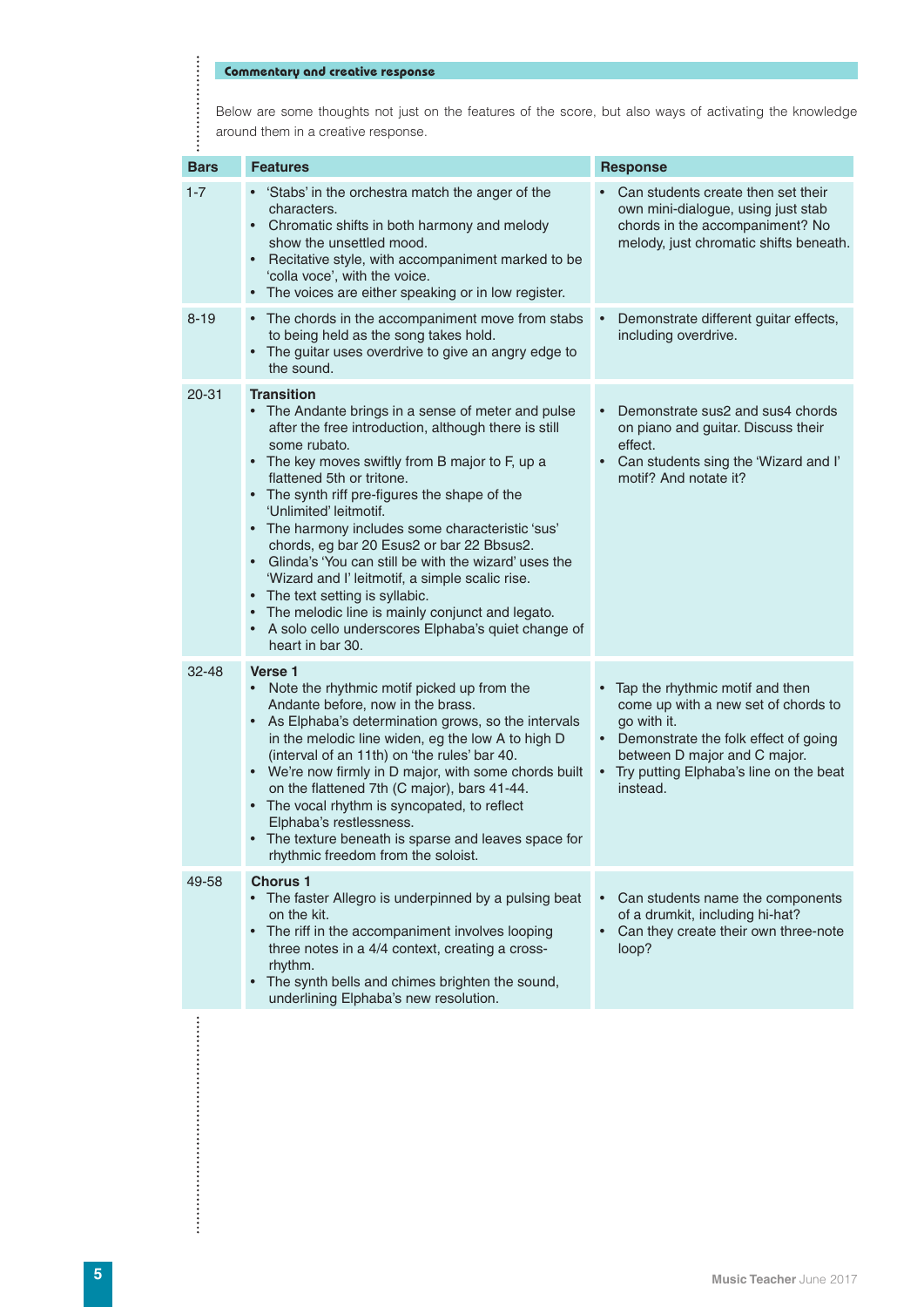| <b>Bars</b>    | <b>Features</b>                                                                                                                                                                                                                                                                                                                                                                                                                                                                                                                                                                                                                                                                                                                                 | <b>Response</b>                                                                                                                                                                                                                                                                                                      |
|----------------|-------------------------------------------------------------------------------------------------------------------------------------------------------------------------------------------------------------------------------------------------------------------------------------------------------------------------------------------------------------------------------------------------------------------------------------------------------------------------------------------------------------------------------------------------------------------------------------------------------------------------------------------------------------------------------------------------------------------------------------------------|----------------------------------------------------------------------------------------------------------------------------------------------------------------------------------------------------------------------------------------------------------------------------------------------------------------------|
| 59-78          | Verse <sub>2</sub><br>Notice how there's no transition here and the<br>$\bullet$<br>chorus flows straight back into the verse, keeping<br>the momentum.<br>The verse's rhythmic motif returns.<br>This time it's a duet, with some variation on verse<br>$\bullet$<br>one, eg Glinda's crotchet triplets.<br>Horns play in unison with Glinda's opening phrase,<br>$\bullet$<br>colouring the 'delusions of grandeur'.<br>The side drum hits are spaced every other bar, on<br>$\bullet$<br>the fourth beat.<br>The piano is busier, building the texture and<br>$\bullet$<br>excitement beneath.<br>The crotchet pulse broadens to minims, with the<br>$\bullet$<br>drums in half-time in bars 75-78 as the verse<br>broadens into the chorus. | Try clapping with the side drum hits.<br>Now put them in on beats two and<br>four. Discuss why this is best saved<br>for later.                                                                                                                                                                                      |
| 79-87          | <b>Chorus 2</b><br>Note how the texture suddenly lightens, with a<br>shimmering synthesized effect. Schwartz is leaving<br>space to build.<br>• The vocal line hits a higher note than before,<br>F sharp in bar 83.                                                                                                                                                                                                                                                                                                                                                                                                                                                                                                                            |                                                                                                                                                                                                                                                                                                                      |
| 88-102         | <b>Bridge</b><br>• The loop in the accompaniment is now four notes<br>rather than three.<br>• The sharpened fourth (F sharp over a C in the<br>bass) and Lydian mode is used to mark the new<br>hope in the text.<br>• The key is G major, although we experience it in C<br>with a sharpened 4th initially.<br>The piano is mainly in unison with the voice. It<br>$\bullet$<br>helps cue the entrance after the spoken dialogue.<br>The 'Unlimited' leitmotif is used here.<br>$\bullet$<br>Strings use bow tremolo to help soften the mood.<br>A solo flute is perfect for that new timbre.<br>A cymbal roll and break on the drums help to build<br>$\bullet$<br>into the next chorus.                                                      | • Can students swap between three-<br>and four-note riffs and see the<br>difference it makes?<br>Demonstrate a chord and melody<br>that uses the bright sharpened 4th.<br>Can they write out the pitches for<br>both 'Somewhere over the rainbow'<br>and 'Unlimited'?<br>Can they name some other string<br>effects? |
| $103 -$<br>110 | <b>Chorus 3</b><br>This time it's a vocal duet. For a moment, Elphaba<br>thinks Glinda will join her.<br>Notice how short the choruses are so far.<br>$\bullet$                                                                                                                                                                                                                                                                                                                                                                                                                                                                                                                                                                                 |                                                                                                                                                                                                                                                                                                                      |
| $111 -$<br>135 | <b>Transition</b><br>The earlier transition material returns, albeit in<br>$\bullet$<br>different keys.<br>The held chords in bars 115-128 add to the<br>$\bullet$<br>poignancy as Glinda changes her mind and says<br>goodbye.<br>The orchestration is reduced to chamber forces to<br>$\bullet$<br>show Glinda's tenderness.<br>The 'Unlimited' four-note loop is referenced in 123-<br>125, slightly altered.                                                                                                                                                                                                                                                                                                                                |                                                                                                                                                                                                                                                                                                                      |
| 129-<br>134    | <b>Build</b><br>The pace picks up and the orchestration swells<br>now to the full band. For the first time we're going<br>to hear all the brass together.                                                                                                                                                                                                                                                                                                                                                                                                                                                                                                                                                                                       |                                                                                                                                                                                                                                                                                                                      |
| 135-151        | Verse 4<br>The vocal line is now up the octave, in belt range.<br>Accents mark the accompaniment as Elphaba<br>boldly prepares to fly.<br>A rallentando adds to the drama in 141-143, over<br>$\bullet$<br>'Everyone deserves the chance to fly!'                                                                                                                                                                                                                                                                                                                                                                                                                                                                                               | Try singing the chorus down then up<br>the octave and see how much breath<br>support it takes.                                                                                                                                                                                                                       |
|                |                                                                                                                                                                                                                                                                                                                                                                                                                                                                                                                                                                                                                                                                                                                                                 |                                                                                                                                                                                                                                                                                                                      |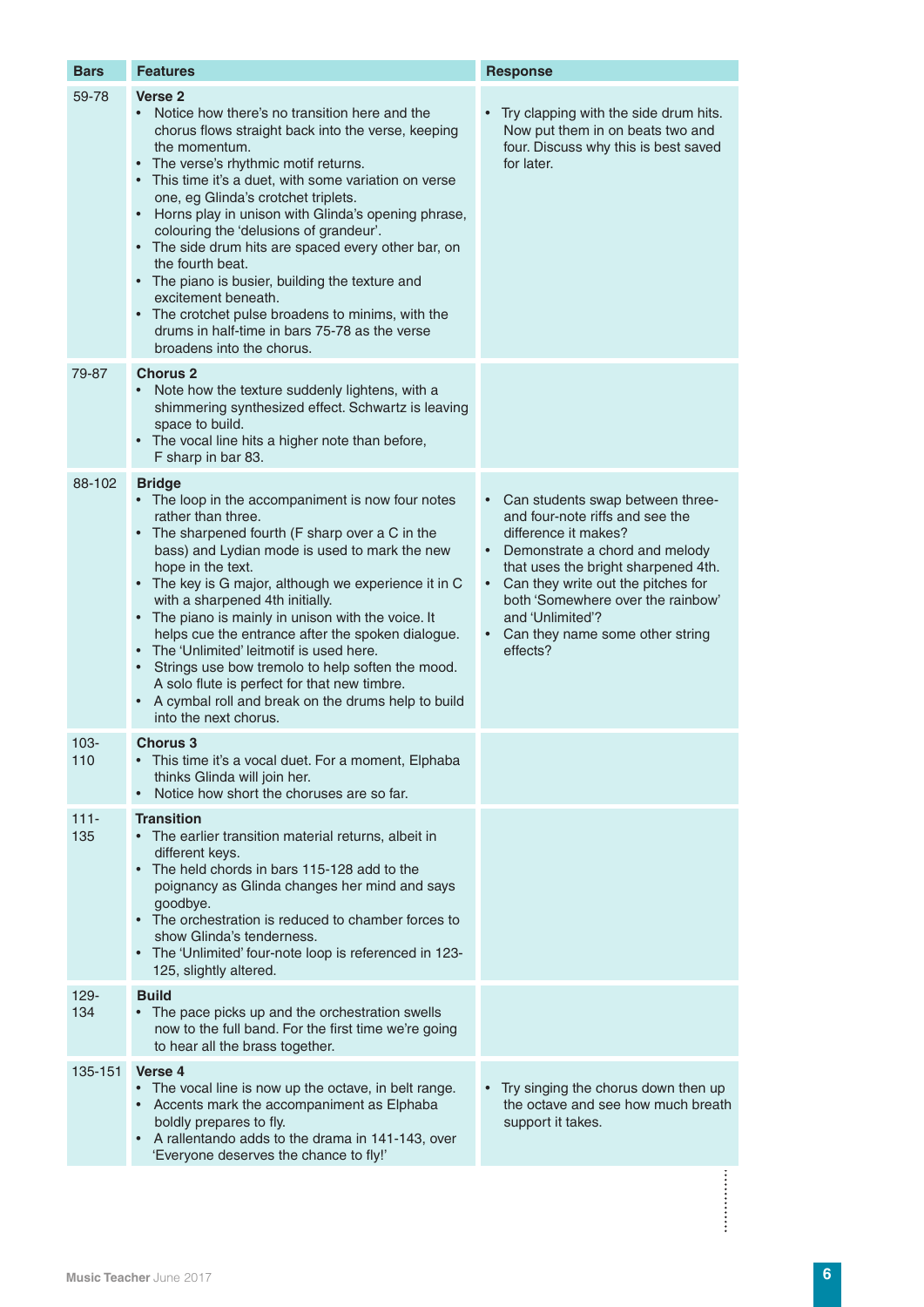| <b>Bars</b>                                                                                                                                           | <b>Features</b>                                                                                                                                                                                                                                                                                                                                                                                                                                                                                                                                                                                  | <b>Response</b>                                                                                                                           |  |  |  |
|-------------------------------------------------------------------------------------------------------------------------------------------------------|--------------------------------------------------------------------------------------------------------------------------------------------------------------------------------------------------------------------------------------------------------------------------------------------------------------------------------------------------------------------------------------------------------------------------------------------------------------------------------------------------------------------------------------------------------------------------------------------------|-------------------------------------------------------------------------------------------------------------------------------------------|--|--|--|
| $152 - 161$                                                                                                                                           | <b>Chorus 4</b><br>• The snare hits are on two and four now, the fastest<br>pace yet.<br>Piccolo and glockenspiel add brilliance to the riff.                                                                                                                                                                                                                                                                                                                                                                                                                                                    |                                                                                                                                           |  |  |  |
| $162 -$<br>end                                                                                                                                        | Coda<br>• A sudden drop to voice and tremolo strings is a<br>great effect as the audience hold their breath for<br>the final launch.<br>The maestoso ('majestic') final ten bars use pedal<br>points, counterpoint and polychords to expand the<br>texture and harmony for a dramatic finish.                                                                                                                                                                                                                                                                                                    | Demonstrate the role of pedal points<br>how you can build polychords for<br>dramatic effect. Can students create<br>their own big finish? |  |  |  |
|                                                                                                                                                       | JOHN WILLIAMS AND THE STAR WARS<br><b>ADVENTURE</b>                                                                                                                                                                                                                                                                                                                                                                                                                                                                                                                                              |                                                                                                                                           |  |  |  |
| competition, I think<br>I'd better be a<br>composer!' - John<br>Williams, after<br>surveying his fellow<br>piano students at<br>the Juilliard School. | John Williams (born 1932) is the most decorated film composer in history. Having been nominated a record-<br>breaking 49 times, he has won five Oscars, four Golden Globes, seven Baftas and four Grammies. He attended<br>the prestigious Juilliard School of Music and learnt his craft through being a studio pianist in the Columbia<br>Pictures Orchestra. Soon he began orchestrating for big Hollywood composers of the day, such as Bernard<br>Herrmann and Alfred Newman. In the 1960s he wrote more of his own original material, including for hit TV<br>shows such as Lost in Space. |                                                                                                                                           |  |  |  |
|                                                                                                                                                       | It was in 1970 that he met a certain young director who would set his career on a meteoric rise. Steven<br>Spielberg asked Williams to provide music for one of his early films, The Sugarland Express. A year later came<br>Jaws, and the rest is history. They describe their relationship as a marriage and have made more than 20 films<br>together. Here is just a small selection of the blockbusters they have presided over:                                                                                                                                                             |                                                                                                                                           |  |  |  |

- *Close Encounters of the Third Kind* (1977)
- *Raiders of the Lost Ark* (1981)
- *E.T. the Extra-Terrestrial* (1982)
- *Indiana Jones and the Last Crusade* (1989)
- *Schindler's List* (1993)
	- *Saving Private Ryan* (1998)

'Its not hard work that makes success – it's sustained hard work.' – John Williams

• Williams has composed for more than 100 films, including all the Harry Potter films. His style is characterised by:

- large orchestral scores
- classical influences (Copland, English pastoralists, Stravinsky, Mahler, Wagner)
- lyrical, long-phrased melodies
- **a** a blend of Romanticism and modernism

George Lucas famously called the initial *Star Wars* films 'space operas'. Williams, with his epic scores and wealth of classical influences, was the obvious match for such a vision. Williams writes about the commission:

**'I knew I would have to grab the attention of ten-year-olds with this. The emotions would have to be large, a sense of good versus evil made palpable. Simple tunes would be the key, though that was easier said than done.'**

And so it was that he set out to pen one of the most iconic scores in film history, sat in customary style in his bungalow at the piano with pencil and manuscript organised in ten staves. As a former orchestrator, Williams gives exact instructions on how his short scores should be arranged. Where others might have turned to electronic effects and a barrage of synthesizers, he was keen to make the most of traditional orchestral forces to generate the exotic colours of outer space and the drama of the battles that take place. He writes:

**'One is always challenged with creating so much energy with the orchestra because we have spaceships running and cannons firing and the instruments blazing away.'**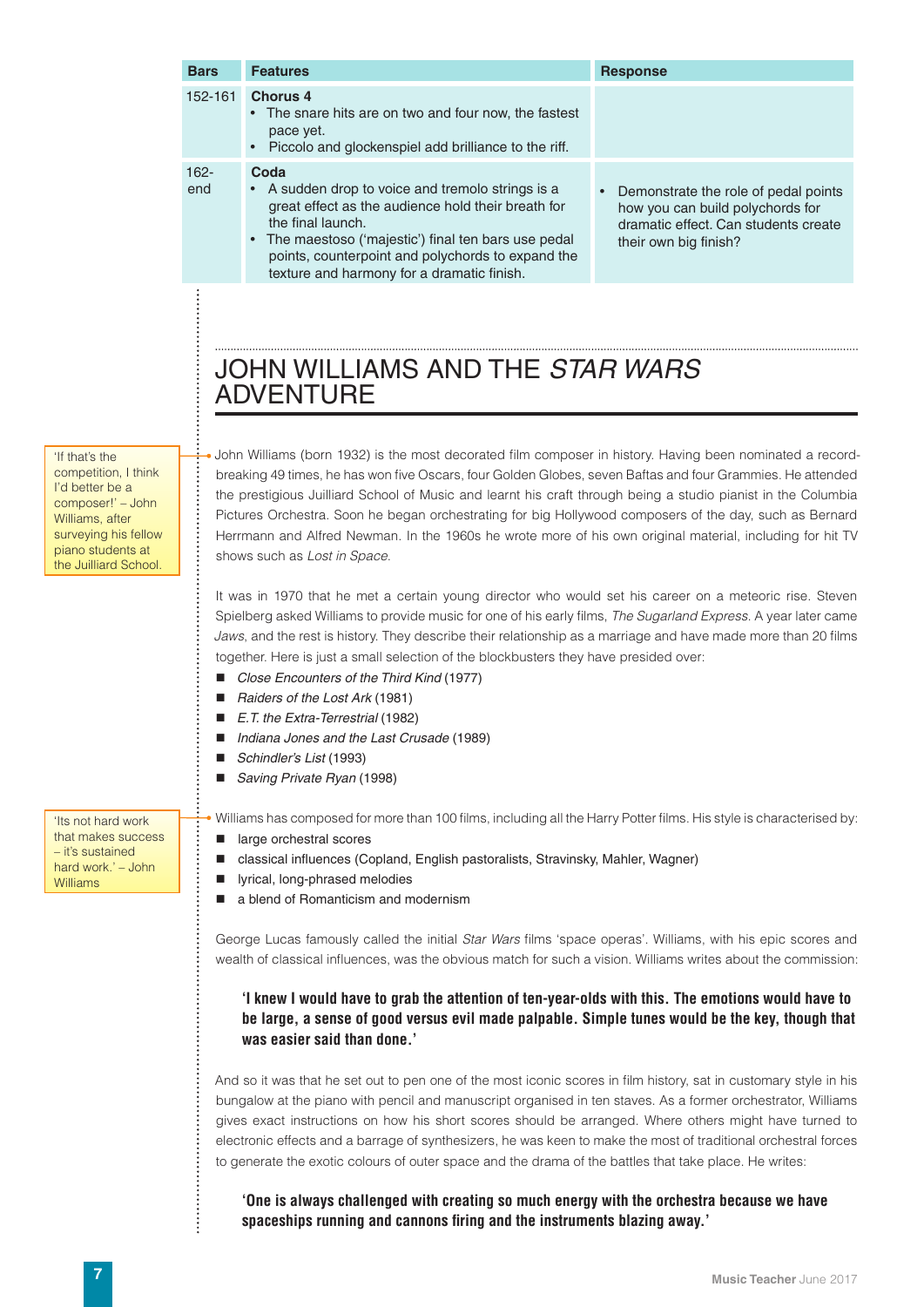The link between Holst's 'Mars' ostinato from *The Planets* and the Imperial theme is well known. Here are two less well-known classical influences:

- Tchaikovsky's Violin Concerto inspired Han and Leia's theme
- The funeral march from Chopin's Piano Sonata No. 2 helped colour the music for the 'Dark side'

#### **Historical context**

The first silent films at the turn of the last century were accompanied by a hotch-potch of live extracts played by a scratch orchestra using extracts mainly from well-known Romantic scores, such as Puccini opera tunes, Tchaikovsky and Wagner. The music did not necessarily fit with the action on screen, and was there more to cover up the noise of the projector and to reassure viewers who were spooked by the 'silent effigies' of the moving characters before them.

By the 1920s, cues had been categorised according to different moods, whether a chase or a love scene. Pianists and organists took the place of the expensive orchestra, using examples from a catalogue on which to extemporise. JS Zamecnik's *Moving Pictures for Pianists and Organists* was the go-to reference guide of the day.

At the same time, music was being commissioned to match the drama unfolding on the screen more closely. Saint-Saëns composed one of the earliest such commissions, with his score for *The Assassination of the Duke of Guise* (1908).

After the arrival of the 'talkies' in 1929, there was fierce debate on how much underscoring there should be, and whether the music should be strictly diegetic (see glossary below). Hollywood's answer was to let the music work its magic, with scores by Erich Korngold, Max Steiner and Alfred Newman that borrowed from the plush orchestration of Strauss and Wagner.

The 1940s were the heyday for such scores, with the music playing a hugely important role in the drama. Leitmotifs featured heavily in the musical language as composers worked closely (most of the time) with the directors to develop characterisation and set the mood. Some examples from this period are *The Adventures of Don Juan* and *King Kong* (both Steiner) and *The Adventures of Robin Hood* (Korngold).

The trademark 'Hollywood sound' from this era involved sweeping melodies played with intense vibrato by the string section, with plenty of solo lines for violin and woodwind. The composers of this time emulated Russian orchestration for their glistening effects.

As the decades went by, so contemporary styles of music were reflected in the score, from jazz through to pop, with more and more reliance on electronic studio effects. John Williams, though, happily inhabits the sound of the golden age in his work, with its unabashed Romanticism and a headline role for the music.

Another key influence for Williams was the film composer Alex North, whose credits include *A Streetcar Named Desire*, *Spartacus* and *Cleopatra*. North, like Williams, favoured using large symphonic forces and cited Shostakovich, Prokofiev, the American avant-garde and Duke Ellington as important models. North's particular blend of modernism and Romanticism can be found in Williams's style.

#### **GLOSSARY**

- **Main title**: the music for the extended opening credits, often introducing the main leitmotifs to come.
- **Cues**: the name for each bit of musical material.
- **Underscoring**: music that accompanies the action or dialogue to set (or sometimes counterpoint) the mood intended by the director.
- **Diegetic music**: 'source music', ie music that is generated by a source on screen, such as a record playing or a jukebox.
- **Non-diegetic music**: music used for underscoring.
- **Mickey-mousing**: the style of writing where each musical gesture closely matches the physical gesture on screen, eg a glissando when slipping on a banana skin. Disney used this style a lot in his cartoons, hence the name.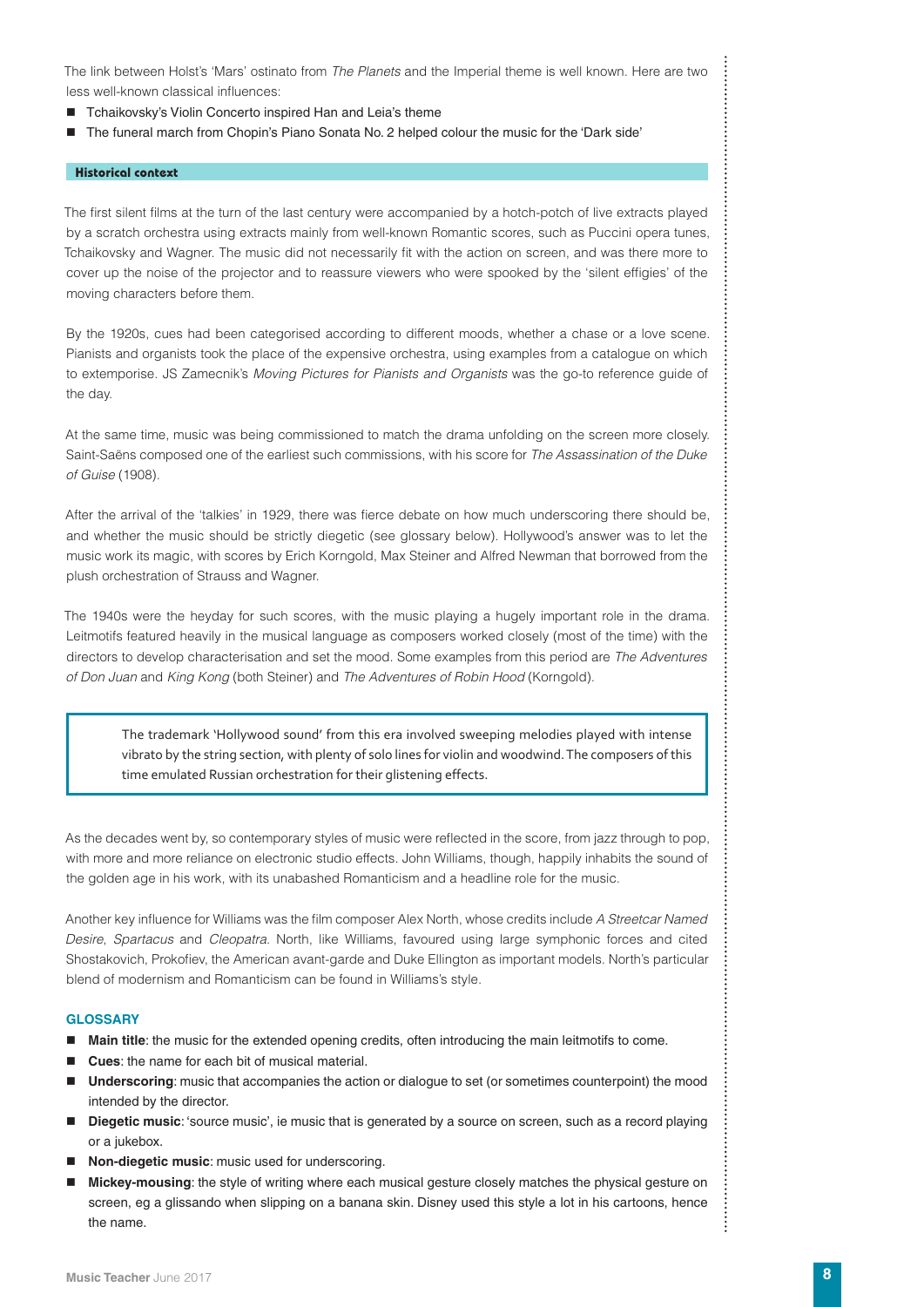**Synching** or **synchronising**: matching the music exactly to the timing of the action.

- **Click-track**: a recording of a metronomic pulse that is listened to by the players so that they can synchronise their playing to the action as accurately as possible. This is called 'playing to click'.
- **Temp track**: a sample of representative musical moods to go with the first cuts of a film as a stopgap while the original score is being composed.

Sometimes the temp track is favoured over the eventual original score. Stanley Kubrick controversially used Strauss's opening to *Also sprach Zarathustra* and other ideas from his temp track for his film *2001: A Space Odyssey* instead of Alex North's score.

|             | Analysis and creative response to the 'Main Title' from Star Wars: Episode IV A New Hope                                                                                                                                                                                                                                                                                                                                                                                                                                                                                                                                       |                                                                                                                                               |  |  |  |  |
|-------------|--------------------------------------------------------------------------------------------------------------------------------------------------------------------------------------------------------------------------------------------------------------------------------------------------------------------------------------------------------------------------------------------------------------------------------------------------------------------------------------------------------------------------------------------------------------------------------------------------------------------------------|-----------------------------------------------------------------------------------------------------------------------------------------------|--|--|--|--|
| <b>Bars</b> | <b>Feature</b>                                                                                                                                                                                                                                                                                                                                                                                                                                                                                                                                                                                                                 | <b>Response</b>                                                                                                                               |  |  |  |  |
| $1 - 3$     | <b>Fanfare</b><br>$\bullet$<br>What a fantastic opening chord! Spread over five<br>octaves for the whole orchestra.<br>• The triangle roll is a small but important colour,<br>making the sound shine.<br>Brass imitate each other over a Bb7 chord, using<br>$\bullet$<br>bold intervals of 4ths and 5ths.<br>• The strings hold a high B flat in an inverted tonic<br>pedal.                                                                                                                                                                                                                                                 | Create your own fanfare using<br>volleying effects.<br>• Try doing a fanfare using 3rds<br>instead. Discuss the effect.                       |  |  |  |  |
| $4 - 11$    | <b>Rebel theme: A section</b><br>The Rebel leitmotif surges up to the top B flat<br>using the same open intervals as the fanfare, with<br>quartal harmonies beneath to match.<br>• The melody falls on the beat with a mainly<br>syncopated accompaniment.<br>• The key is B flat major, a great key for the brass<br>who will dominate the opening.<br>Bar 7 uses triads in parallel movement, going into<br>$\bullet$<br>an imperfect cadence.<br>The bass descends in contrary motion to the<br>$\bullet$<br>melody from bar 8.<br>As the four-bar melody is reprised, so the strings<br>$\bullet$<br>add extra flourishes. | • What happens if you create a motif<br>that falls rather than rises?<br>Can students use similar intervals to<br>make their own Rebel motif? |  |  |  |  |
| $11 - 21$   | <b>Another rebel motif</b><br>This 'B' section uses Fsus harmony and the<br>$\bullet$<br>flattened mediant (bar 15).<br>The strings take over from the brass here, for<br>$\bullet$<br>contrast.<br>• The melodic movement is mainly conjunct, also<br>contrasting with the A section.<br>Harp and glockenspiel give a gloss.<br>$\bullet$<br>The brass have a countermelody in bars 15-18.<br>$\bullet$<br>Followed by a unison statement bar 18.<br>$\bullet$<br>The brass salvos in bar 20 recall Walton's Crown<br>Imperial.                                                                                               | Can students spot the entries of<br>$\bullet$<br>harp and glockenspiel?                                                                       |  |  |  |  |
| $21 - 30$   | <b>Reprise of the A section</b><br>Notice how much Williams uses repetition, to aid<br>memorability.<br>This is most fully scored version of the motif yet,<br>$\bullet$<br>with trills and scales in the strings to amplify the<br>texture.<br>The crotchet pulse is emphasised in the bass in<br>$\bullet$<br>bars 25-27, for extra impetus.                                                                                                                                                                                                                                                                                 | Can students figure out which<br>instruments are missing from the<br>piano score in this section?                                             |  |  |  |  |
| 30-35       | <b>Transition</b><br>The extreme span of registers indicate we're<br>travelling into deeper space.<br>Triplet upbeats borrow from the fanfare material.<br>$\bullet$                                                                                                                                                                                                                                                                                                                                                                                                                                                           |                                                                                                                                               |  |  |  |  |

 $\frac{1}{2}$